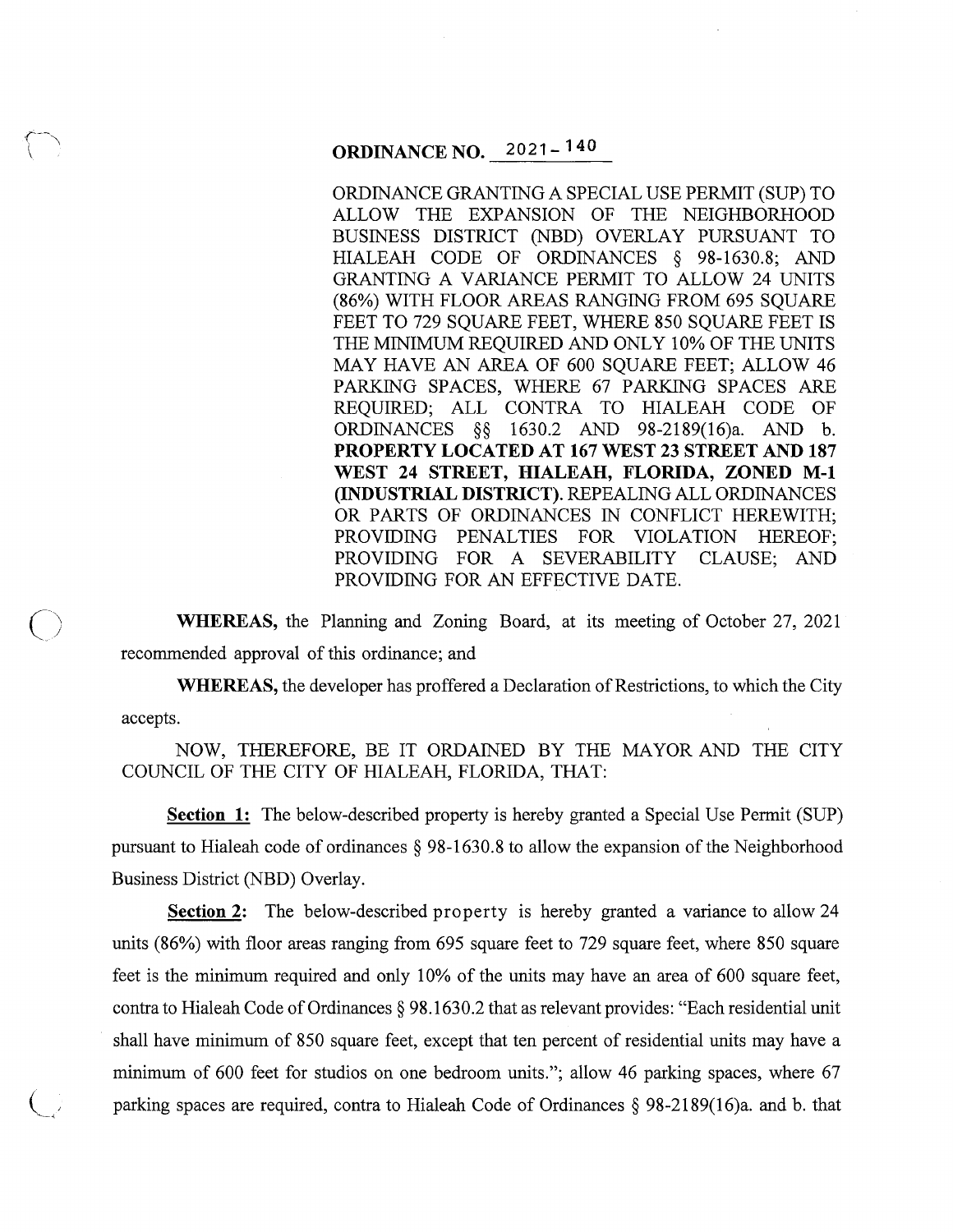provide: a. *"Residential uses.* Parking for residential uses shall be two parking spaces for one or two bedrooms and one-half parking spaces for each additional bedroom. An additional onequarter parking space for each dwelling unit shall be provided for guest parking. The guest parking requirement may be satisfied, in whole or in part, by the operation of valet parking services for residential guests, approved by the city"; and b. *"Commercial uses.* The parking requirements for commercial uses as designated in this section shall apply except that vocational schools and post-secondary schools shall provide one parking space for every 150 square feet of gross floor area." Property located at 167 West 23 Street and 187 West 23 Street, Hialeah, zoned M-1 (Industrial District) and legally described as follows:

> Lots 17, 18, 19, 20, and 21, Block 153, TWELFTH ADDITION TO HIALEAH, according to the Plat thereof, as recorded in Plat Book 8, Page 127, of the Public Records of Miami-Dade County, Florida. 167 West 23 Street, Hialeah, Florida - Folio No: 04-3107-006-0970

#### AND

 $\bigcirc$ 

 $\bigcirc$ 

Lot 22, Block 153, TWELFPH ADDITION TO HIALEAH, according to the Plat thereof as recorded in Plat Book 8, Page 127, of the Public Records of Miami-Dade County, Florida. 187 West 23 Street, Hialeah, Florida - Folio No: 04-3107-006-0980

## **Section 3: Repeal of Ordinances in Conflict.**

All ordinances or parts of ordinances in conflict herewith are hereby repealed to the extent of such conflict.

#### **Section 4: Penalties.**

Every person violating any provision of the Code or any ordinance, rule or regulation adopted or issued in pursuance thereof shall be assessed a civil penalty not to exceed \$500.00 within the discretion of the court or administrative tribunal having jurisdiction. Each act of violation and each day upon which any such violation shall occur shall constitute a separate offense. In addition to the penalty prescribed above, the city may pursue other remedies such as abatement of nuisance, injunctive relief, administrative adjudication and revocation of licenses or permits.

#### **Section 5: Severability Clause.**

If any phrase, clause, sentence, paragraph or section of this ordinance shall be declared invalid or unconstitutional by the judgment or decree of a court of competent jurisdiction, such